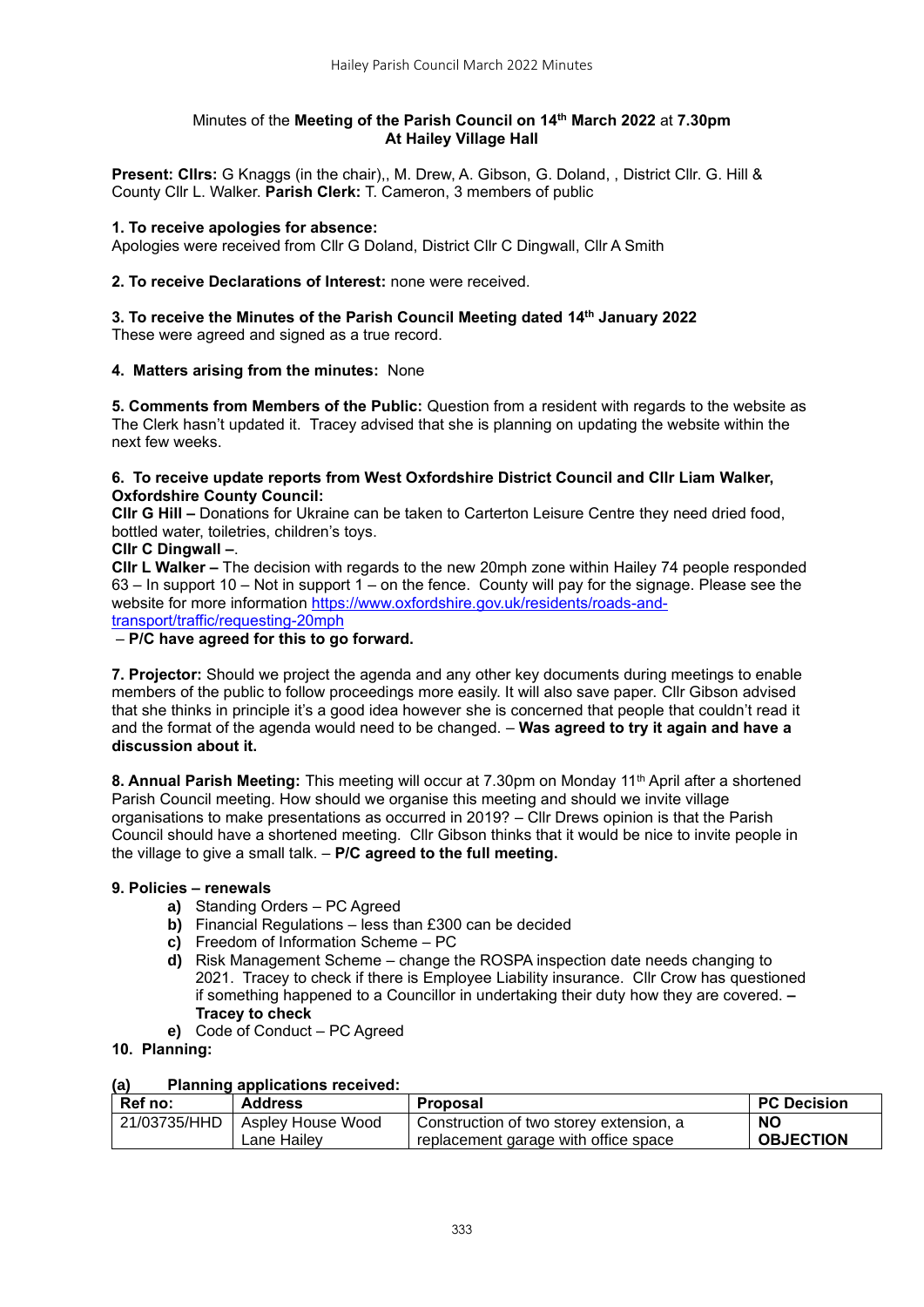|              |                                                              | above, alterations to the fenestration and<br>associated works. (Amended) - WODC<br>Extension 16/02/22                                       |                                                                                                                                                                                                         |
|--------------|--------------------------------------------------------------|----------------------------------------------------------------------------------------------------------------------------------------------|---------------------------------------------------------------------------------------------------------------------------------------------------------------------------------------------------------|
| 22/00516/HHD | 4 Poffley End Hailey<br>Witney                               | Single-storey pitched roof front extension,<br>replacement porch structure and<br>alterations. - Comment by 21 <sup>st</sup> March 2022      | No objection -<br>however PC<br>are concerned<br>about the tiles<br>on the roof as<br>the proposed<br>zinc roof that<br>caused concern<br>with the view<br>that it should be<br>slate tiles<br>instead. |
| 22/00498/HHD | 1 Delly Close Hailey<br>Witney                               | Erection of post and rail fencing around the<br>exposed front and side perimeter of the<br>Property - Comment by 25 <sup>th</sup> March 2022 | $PC - No$<br>objection                                                                                                                                                                                  |
| 22/00464/HHD | The Garden House<br>Delly End Hailey                         | Erection of a single storey infill extension to<br>existing dwelling - Comment by 28 <sup>th</sup> March<br>2022                             | $PC - No$<br>objection                                                                                                                                                                                  |
| 22/00598/HHD | Field House, Church<br>Lane Hailey                           | Erection of a two storey rear extension to<br>include alterations to existing roof and<br>construction of porches to front and side          | $PC - No$<br>objection                                                                                                                                                                                  |
| 22/00615/S73 | The Haybarn,<br><b>Burycroft Farm</b><br><b>Crawley Road</b> | Variation of conditions 2 and 8 of planning<br>permission 20/02536/FUL to allow alterations<br>to landscaping and proposed driveway          | $PC - No$<br>objection                                                                                                                                                                                  |

# **(b) Decisions outstanding:**

| יש<br>Decisions outstanding. |                                                                                 |                                                                                                                                                                          |                                               |  |  |
|------------------------------|---------------------------------------------------------------------------------|--------------------------------------------------------------------------------------------------------------------------------------------------------------------------|-----------------------------------------------|--|--|
| Ref no:                      | <b>Address</b>                                                                  | <b>Proposal</b>                                                                                                                                                          | <b>PC Decision</b>                            |  |  |
| 14/01671/OUT                 | Land northwest of<br>Woodstock Rd, Witney                                       | Outline application for the erection of up to 200<br>residential dwellings and associated vehicular,<br>pedestrian and cycle access, related highway                     | Object<br>WODC - Under                        |  |  |
|                              |                                                                                 | works, drainage and landscape works<br>including provision of public open space<br>(Amended)                                                                             | Consideration                                 |  |  |
| 21/03561/FUL                 | Farm Buildings<br>southeast of Crawley<br>Hill Farm, Foxburrow<br>Lane, Crawley | Conversion of a barn to a dwelling, works to<br>include the addition of a pitched roof to provide<br>first floor living space                                            | WODC - Under<br>Consideration                 |  |  |
| 19/03317/FUL<br>amended      | Land west of Hailey<br>Rd, Witney                                               | Erection of 106 (reduced from 110) residential<br>dwellings, changes to layout to increase area<br>of public open space, increase in percentage<br>of affordable housing | Object<br>WODC - Under<br>Consideration       |  |  |
| 21/03735/HHD                 | Aspley House, Wood                                                              | Demolition of garage and construction of two                                                                                                                             | WODC - Under                                  |  |  |
|                              | Lane, Hailey                                                                    | storey extension                                                                                                                                                         | Consideration                                 |  |  |
| 21/04085/LBC                 | Hill View Poffley End<br>Hailey                                                 | External alterations to install an electric<br>charging unit to North East elevation<br>Planning (Listed Building and Conservation<br>Areas) Act                         | No objection<br>WODC - Under<br>Consideration |  |  |
| 22/00055/HHD                 | Hill View Poffley End<br>Hailey                                                 | Installation of an electric charging unit to North<br>East elevation                                                                                                     | No objection<br>WODC - Under<br>Consideration |  |  |

## **(c) Decisions made:**

| 21/02320/FUL | Land south of        | Erection of 22 dwellings with associated | Approved |
|--------------|----------------------|------------------------------------------|----------|
|              | Giernalls Rd, Hailey | access, landscaping, open space and      |          |
|              |                      | infrastructure.                          |          |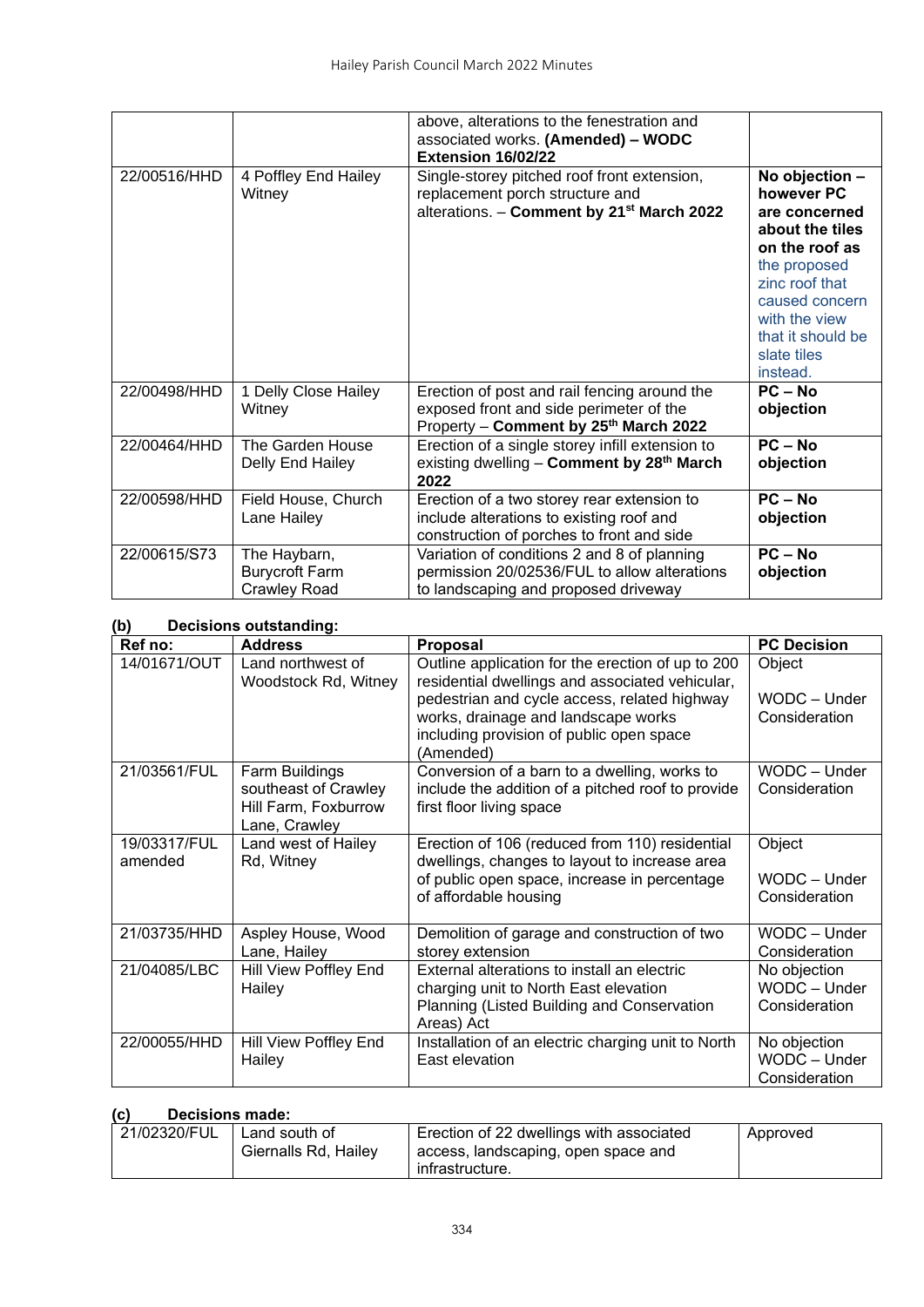| 21/03617/HHD   Blenhein Cottage, | Erection of a detached garden room | Approved |
|----------------------------------|------------------------------------|----------|
| Poffley End                      |                                    |          |

## **11. Platinum Jubilee: Cllr Smith**

- Planning continues with the events as previously advertised in the last few editions of the Hailey Herald (HH) and on Facebook
- Intend to include an A5-sized flyer in the May edition of the HH if this is ok with the HH team

## **12. Village Hall: - Cllr Gibson**

**a)** Village Hall Management Committee

- Gas supply and meter have been disconnected
- The VHMC have agreed the purchase of a new electric oven
- An application for the WiFi connection has been submitted to Gigaclear
- Fire Assembly Sign has been fixed to the gate

## **13. New Village Hall – Cllr Knaggs**

- 1) Invitations to tender to enable us to select an architect have been sent to six architecture companies. Closing date for tender submissions is end May.
- 2) How should we consider:
	- a) alternative locations for the new Village Hall. Joint meeting with the New Village Hall Working Party and the residents of the village

b) identification of criteria for the assessment and selection of tender submissions – Joint Meeting with The New Village Hall Working Party and the residents of the village.

Cllr Drew has asked if it is possible that we ask OCC if The Parish Council could build the New Village Hall on the playing field – **Clerk to contact OCC**

The Parish Council will try to arrange a meeting with regards to possible sites and criteria that we need to have for the architects.**14. Neighbourhood Policing Report: - No report**

## **15. Amenities: Cllr Gibson**

## **(a) Playground:**

- **Routine inspection –** This was carried out on Saturday, 12 March. Anything of significance will be reported at the meeting.
- **Inclusive play equipment** Work in obtaining quotes and researching grants for this project has been ongoing for a time. However, it seems sensible to pause work on this until there is a firm decision on the location of the new village hall.
- **Maintenance**  Co-ordinating the delivery of the bark for the playground and Tom Hazzledine's availability is proving problematic, but not insurmountable. PC to be advised when the work has been completed. Tom has been asked to proceed with tidying and clearing the overgrown playground areas as previously approved by the PC.
- **Painting the round-about and also the iron bench. Cllr Gibson will ask Tom Hazledine.**
- **There are new waste bins with combined dog and normal waste bins. These have been installed by WODC**

**(b)** Sale of Wood Green – Tracey has emailed Sharon Goth Clerk to Witney TC twice and has yet to receive a reply. She has also chased with the Deputy Town Clerk. Clerk received a reply from Sharon Goth. She has requested information on our Solicitors so that it can be resolved. PC decided to use the same solictiors as WODC to save time and money.

#### **(c) Update on installation of defibrillator at New Yatt** – Cllr Crow will pick this up with Cllr Doland

#### **16. Highways and Traffic: Cllr Smith**

#### **(a) Burford Experimental Traffic Regulation Order** (Cllr Graham Knaggs)

OCC Cabinet decided to uphold Cllr Duncan Enright's decision to revoke the Burford ETRO. So, HGV's can now go through Burford and we should see fewer coming through Hailey, Crawley, Leafield etc. OCC will now start work on a regional strategy covering a substantial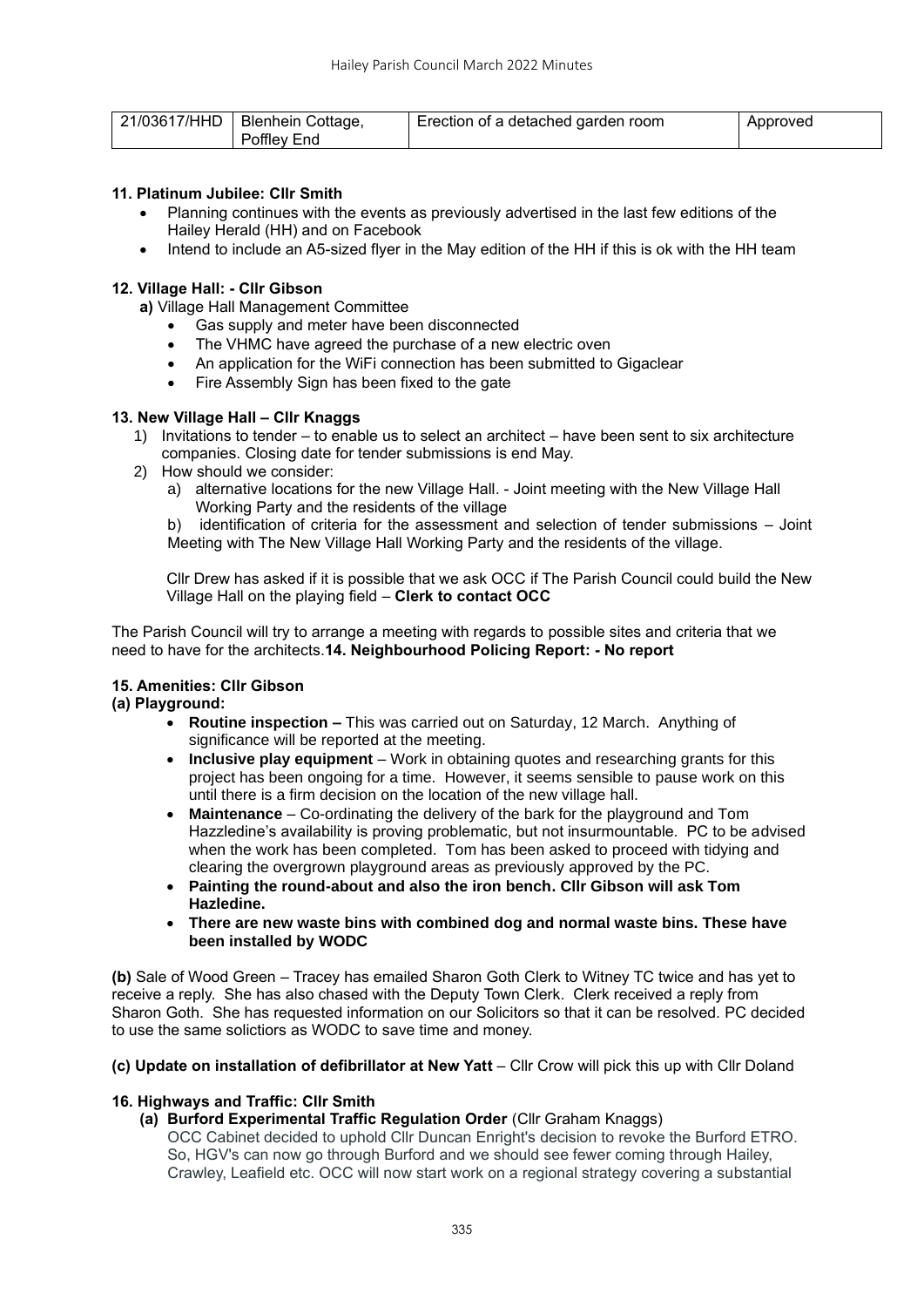area of West Oxfordshire.

- A new Community Speed Watch (CSW) group has been set up in New Yatt (Cllr Crow is the lead for this group) and has received briefing training last week and held an operation the same day (although see next bullets)
- The central police CSW team have confirmed in their recent newsletter that all twelve Thames Valley Police (TVP) areas have now been set up to use a new computer system platform following their pilot last year
- Cllr Smith has requested access to have Hailey set up as a group through this system and is awaiting their response
- Once set up on the system, all operations will need to be logged through it before proceeding in order to have the TVP insurance, to be able to enter speeding vehicle details, to trigger letters, etc.
- News to follow, but no operations should be held until this is in place

## **(b) Update on Flooding Working Group – Cllr Smith**

- Cllr Smith has sent an update to the flooding working group, recapping recent activity
- Cllr Smith has met with Richard Bennett, a consultant working with WODC to draft a WODC Flood Report for Hailey which will be published to parish council, etc. in due course (final draft to WODC is expected today 14/3/22)
- The report contents have been discussed face-to-face and over the phone on several occasions

## **17. Environment – Cllr Drew**

## **a) Burial Ground**

No Burials have taken place since the last P.C. Meeting.

Council should consider the annual update of Reservation. /Burial Charges – clerk to update in line with the diocese charges

Following our agreement to create a Queens Forest Canopy, Cllr Drew has planted all of the 8 trees, Councillors could consider whether to mark the fact with a permanent plaque. – Cllr Drew to make a recommendation on a plaque

#### **b) Footpaths**

To note the following Oxfordshire County Council decisions on Public Rights of Way:

- a. Applications for Definitive Map Modification Orders to Upgrade Hailey Footpath No. 3 (Breach Lane) to a Restricted Byway and Hailey Footpath No. 7 to a Bridleway has been **REFUSED** (we objected)
- b. Applications for Orders to Modify the Definitive Map and Statement of Public Rights of Way for Oxfordshire by adding two routes between Hatfield Pits Lane and New Yatt Lane in the parish of Hailey as public footpaths has been **REFUSED** (we objected)
- c. Application for an Order to Modify the Definitive Map and Statement of Public Rights of Way for Oxfordshire by adding a restricted byway in the parishes of North Leigh and Hailey has been **PARTIALLY ACCEPTED** (but not the small section of Bridleway 31 in North Leigh parish)

## **c) Grass Cutting**

Following the appointment of S. McKracken and Son as contractors for the next three years, we look forward to him starting his work.

#### **d) Trees**

Following the storm, JAG Timber has been asked to quote for clearance of fallen trees, in the OBG, the Recreation Field, Poffley End, and Vine Farm, as well as lifting the canopy on two trees in the Playground, and clearing a willow branch on Delly Pool – PC agreed to the quote for the 2 trees in the playground from JAG. Clerk to chase JAG for the other trees and to agree the quote.

Cllr Drew has received delivery of the 30 |" Whips "ordered by our previous Clerk as part of the Queens Forest Canopy, and have a list of the 19 Parishioners? who have requested one.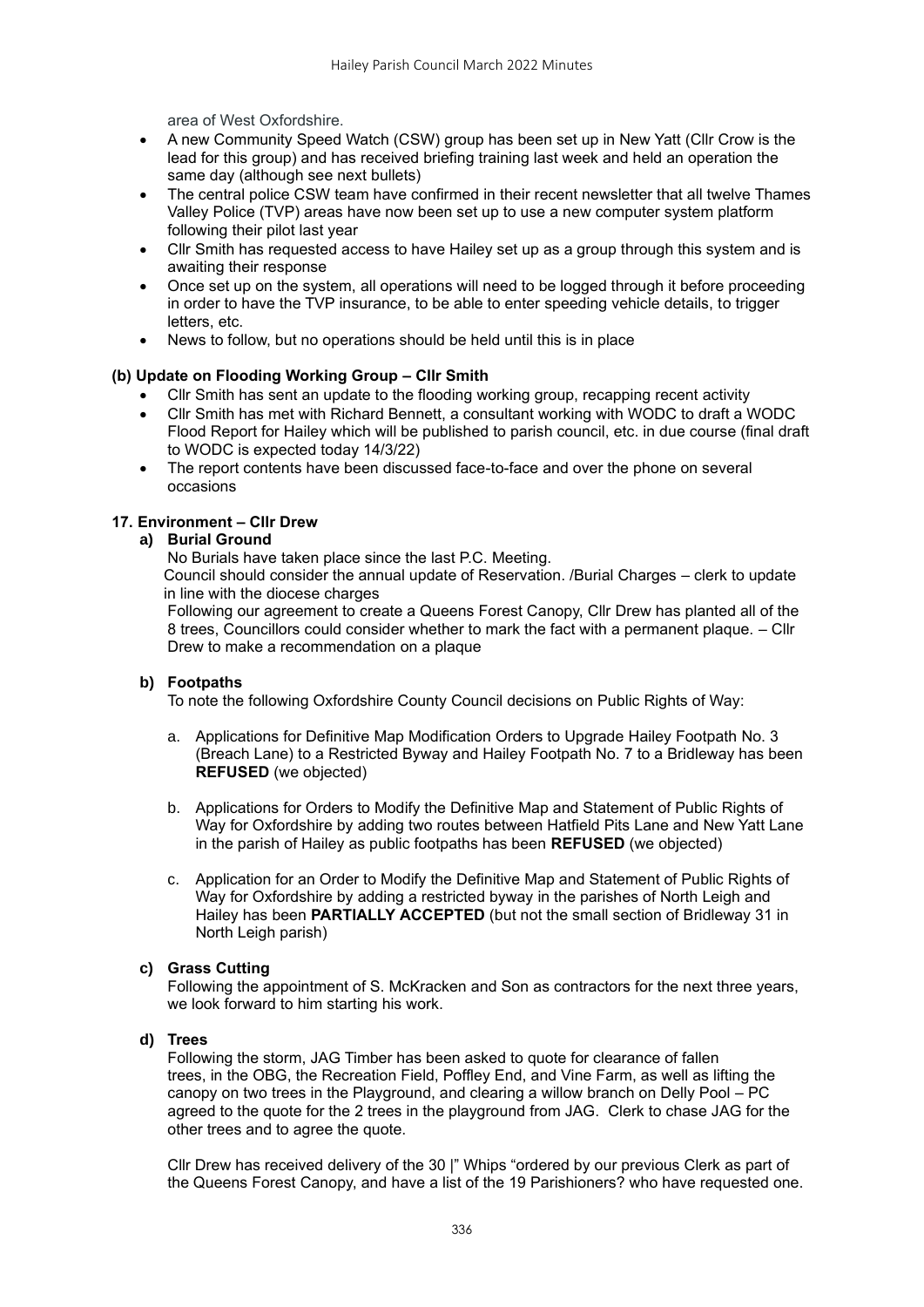It was agreed that the rest should be planted in our |Community Wood.

Councillors will have noted the size of the fallen Ash tree in the OBG and the practical ones amongst you may be conscious of the cost of removing such a large bulk of timber with limited access.

A resident has requested PC to consider leaving the trunk, and some branches there in order to allow the timber to decay naturally, and keep the carbon stored there locked up. Further details of her suggestion could be considered at our meeting, before committing to the necessary expenditure to remove it? – Clerk to ask JAG for quotes on both

## **e) Sign at Delly End.**

Following confirmation of the agreement to proceed with the replacement of the other two finger posts I await delivery of the primed finger posts for painting and fixing letters and then fixing of the same as agreed.

## **f) Poffley End notice board**

The notice board at Poffley end blew down last month. The two supporting posts snapped off. They were from the previous board and had rotted at the base. Graham Franklin recued the newish board and delivered it to Cllr Knaggs - It is in his back garden and surprisingly is undamaged.

**Mr Franklin has quoted £220 for replacement of the two posts and installation of the notice board. – PC Agreed**

## **18. Allotments (including Allotments for Labouring Poor Charity) ALP:**

**(a)** Update on request to purchase strip of land along Priest Hill Lane adjoining Giernalls Triangle by Leda Properties.

## **HPC (Hemplands): Cllr Gibson & Cllr Crow**

## **(a) Car park maintenance**

Cllrs Gibson and Crow have reviewed emails, other information and Google Streetview photos dated 2011 and have reached the conclusion that maintenance of the car park is not Hailey Parish Council's responsibility. The Property and Disposals Officer at Cottsway found no record that PC is permitted to use this car park and that a licence with maintenance responsibility could be issued. Cllrs Crow and Gibson do not see a need for a licence since this is a public car park – clearly signposted - for the use of any member of the public. It is recommended that any future concerns about maintenance received from allotment holders or any member of the public should be referred direct to Cottsway.

## **(b) Water supply**

During site visit the manhole cover over water supply chamber at entrance to carpark was seen to be loose with potential to collapse if vehicle went over. Manhole cover and chamber was installed by our contractor, D. Pratley (not Thames Water) and he has agreed to remedy and also investigate the cause of previously mentioned leak. If it is on Thames Water side of fitting he will advise us but will not be able to carry out work. David Pratley has been sent a further text requesting a date for doing this work

Noted that boundary wall immediately behind manhole has been damaged (poss. collision) This not believed to be our responsibility.

#### **(c) To consider quotes for laying paths**

Cllrs Ann Gibson and Martin Crow are reviewing whether the original proposal to provide hard surface footpaths is the best option, particularly in view of the cost involved. It is hoped that an alternative costed proposal will be available for presentation to the PC at the meeting in April.

#### **(d) Update on Poffley End Lane allotments:**

Preservative for the gate has been purchased for £10 and delivered to Tom Hazzledine. The PC will be advised when the work has been completed.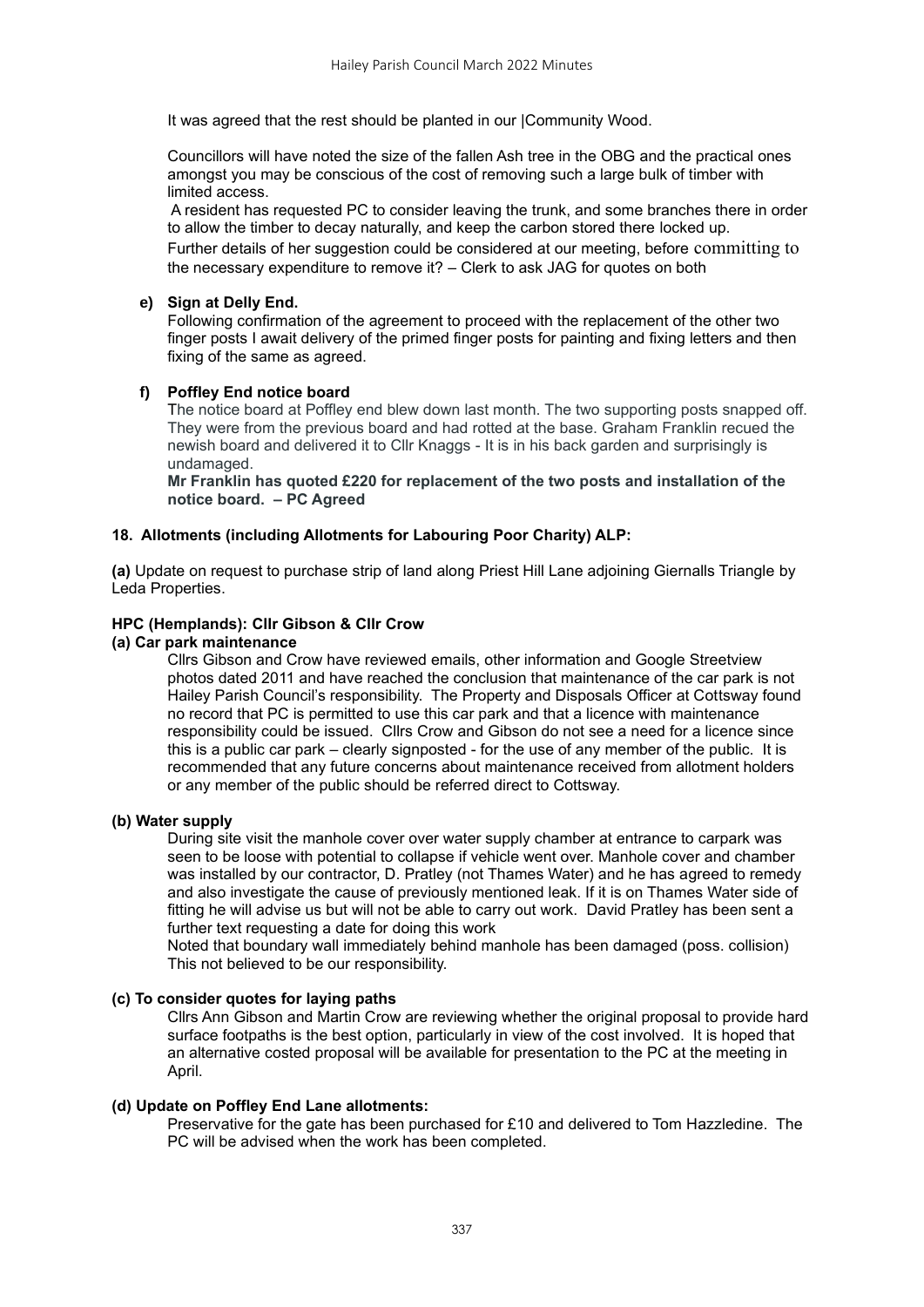## **(ALP) Poffley End Lane**

#### **Update on Poffley End Lane allotments:**

• Five bar gate – this is to be stained by Tom Hazzledine.

**19. Parish Emergency Plan – Cllr Crow has volunteered to update the Emergency Plan. Cllr Gibson suggested that maybe the people in the list get together once a year.**

### **20. OALC Membership Renewal –** Annual Subscription of £212.45 + VAT

## **21. Finances and Administration:**

#### **(a) Payments received:**

### **(b) Accounts for authorisation and payment:**

| <b>Tracey Cameron</b>  | Clerk's February net salary<br>including backdated pay | £459.26                |
|------------------------|--------------------------------------------------------|------------------------|
|                        | Expenses/Allowance                                     | £22.28                 |
|                        | Total:                                                 | £481.54                |
| Lisa Wilkinson         | Net Backpay from April 2021                            | £68.01                 |
| OALC                   | Annual subscription                                    | £254.93                |
| <b>Water Plus</b>      | Poffley End Allotment                                  | £56.36                 |
| G & D Franklin         | Rebuild Notice Board posts                             | £220.00 - Quote agreed |
| Scribe                 | <b>Accounts Subscription Annual</b>                    | £345.60                |
| Hailey Village Hall    | Parish Council Meeting                                 | £15.00                 |
| <b>Community First</b> | Membership                                             | £70.00                 |
| <b>HMRC</b>            | <b>Tracey Cameron</b>                                  | £192.54                |

These were authorised by Cllr Gibson and Cllr Drew

#### **(c) Hailey Parish Council bank balances:**

| To 28th February 2022                              |            |
|----------------------------------------------------|------------|
| Unity Trust Current Account                        | £3624.12   |
| Unity Trust Deposit account                        | £33,699.85 |
| <b>COIF Public Sector Deposit Fund</b>             | £35,000.00 |
| Allotments for Labouring Poor                      |            |
| Allotments for Labouring Poor COIF deposit account | £18,800.00 |

#### **22. Correspondence received:**

**-** Wood Lane Bin – WODC are replacing all the waste and dog bins with a combined bin.

#### **23. Other Items to Note**

- a) Contract for the VAS Maintenance PC shall await proposal from Cllr Smith
- b) Horse Rider Sign from OCC Clerk has emailed OCC to request signs
- c) Mobile phone for the Clerk PC Agreed
- d) Splitting the cost of Courses with Cassington P/C has agreed.
	- Managing Local Elections SLCC £18.00 24<sup>th</sup> March
	- Government Reforms on the Planning System SLCC £36.00 6<sup>th</sup> April
	- Operation London Bridge SLCC £36.00 5<sup>th</sup> April

## **24. Comments from the Public**